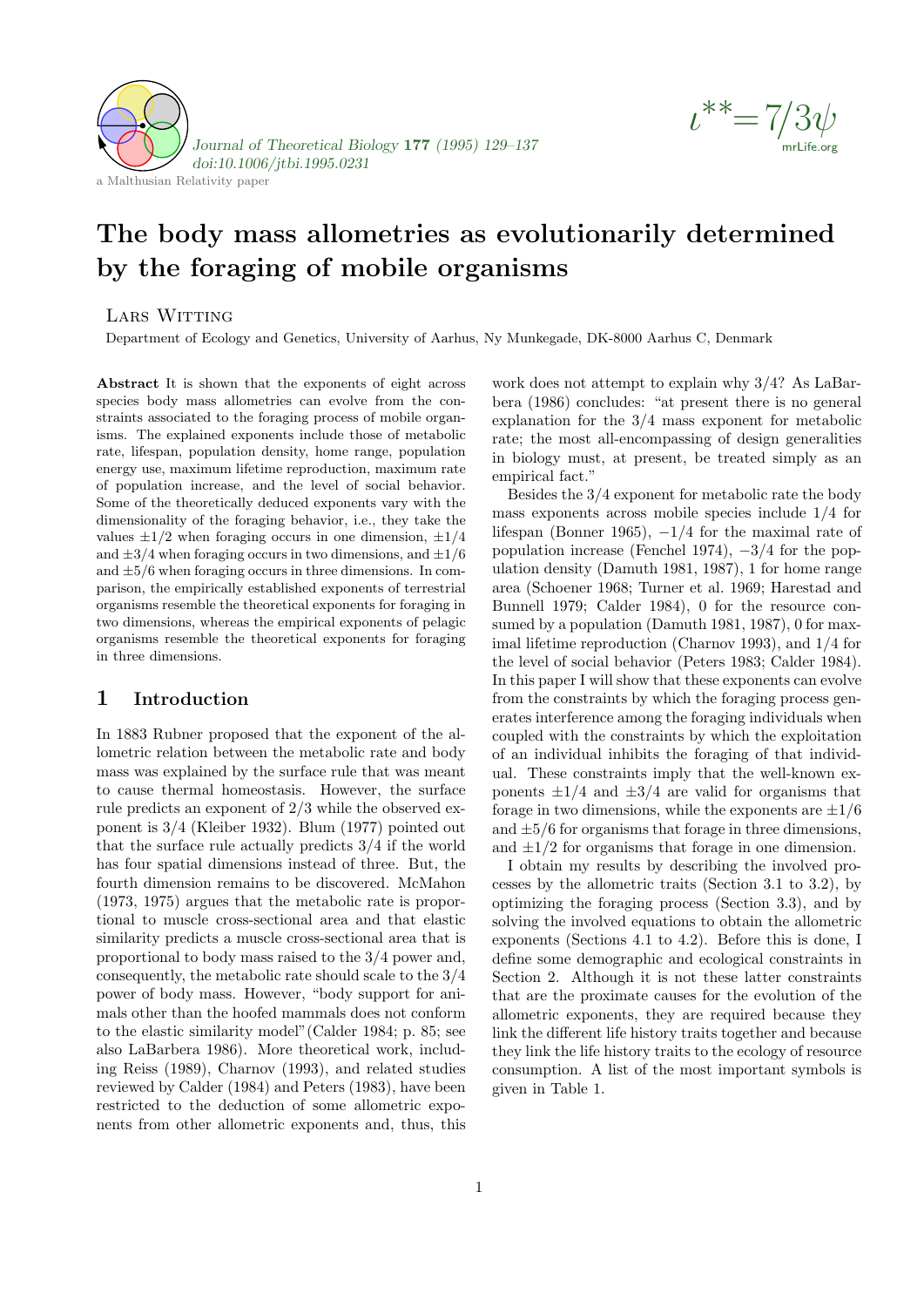| $\boldsymbol{w}$ | Body mass                                      |
|------------------|------------------------------------------------|
| B                | Metabolic rate per unit body mass ( $B \sim w$ |
| T                | Lifespan $(T \sim w^t)$                        |
| N                | Population density $(N \sim w^n)$              |
| H                | Home range $(H \sim w^h)$                      |
| F,               | Resource density $(W \sim w^e)$                |
| $\alpha$         | Exploitation efficiency ( $\alpha \sim w^a$ )  |
| I                | Level of intra-population interference         |
| $\boldsymbol{p}$ | Survival probability                           |
| $R_0$            | Lifetime reproductive value                    |
| R                | Lifetime reproduction                          |
| $\epsilon$       | Consumed energy used for reproduction          |
| f                | Foraging self-inhibition                       |
|                  |                                                |

 $^b)$ 

Regulation by intra-population interference

Table 1: A list of the most important symbols.

# 2 Demography and ecology

One assumption that is central to my study is the principle of physiological time (Brody 1945). According to this principle the various processes of an organism occur at a timescale that is inversely proportional to the metabolic rate per unit mass of that organism. On empirical grounds this principle is illustrated by the fact that most life-history timings are proportional to the positive 1/4 power of body mass while the metabolic rate per unit mass  $(B)$  is proportional to the negative 1/4 power of body mass (reviewed in Calder 1984). This is reflected also in Pearl's (1928) notion that the lifespan of an organism is inversely related to the metabolic rate per unit mass, just like the longevity of a machine is inversely related to the rate by which the machine is used. We can formulate this relation between the maximal lifespan  $(T)$  and the metabolic rate  $(B)$  as

$$
T = \omega/B,\tag{1}
$$

where  $\omega$  is a positive constant of senescence that can be modified by selection. Although Pearl's "rate-ofliving" has been questioned (Maynard Smith 1958, 1963; Clarke and Maynard Smith 1961a,b; reviewed in Rose 1991) we will find that it is sufficiently accurate in relation to the body mass allometries. To obtain a measure of longevity that includes potentially immortal organisms (i.e.,  $\omega \to \infty$ ) we can define the average lifespan as

$$
\begin{array}{rcl}\n\bar{T} & = & \bar{\omega}/B \\
\bar{\omega} & = & \sum_{x=0}^{\infty} x(l_{x-1} - l_x),\n\end{array} \tag{2}
$$

2 Journal of Theoretical Biology 177 (1995) 129–137

where age  $(x)$  and cumulative survival  $(l_x)$  are scaled according to the physiological time of the organism, i.e., scaled with  $1/B$ . For those potentially immortal organisms that have constant survival per unit physiological time  $(p_c)$  the average lifespan of eqn 2 is given as

$$
\begin{aligned}\n\bar{T} &= \frac{\sum_{x=0}^{\infty} x p_c^{x-1} - \sum_{x=0}^{\infty} x p_c^x}{B} \\
&= \frac{1}{B(1 - p_c)}.\n\end{aligned} \tag{3}
$$

From eqns 1 to 3 we notice that among the organisms with a similar  $l_x$  function, both the average lifespan and the maximal lifespan are inversely proportional to the metabolic rate per unit body mass. Hence, the theoretical analysis will be restricted to include only maximal lifespan  $(T)$  knowing that the allometric dependence of this parameter will describe the empirical allometry for average longevity, and the empirical allometries for other life-history timings.

In relation to fitness the relevant survival component is survival to the post-reproductive state whereafter survival is irrelevant (if we assume that post reproductive individuals cannot enhance the fitness of their offspring). This component can be defined as the survival probability

$$
p = R_0/R,\t\t(4)
$$

where  $R_0$  is the expected life-time reproductive value and  $R$  is the lifetime reproduction of an individual if it survives to maximal age. In relation to the definition of p we can think of a bimodal population in which an individual will die before it reproduces with the probability  $1 - p$ , while it will survive with the probability p, reproduce, and eventually die from senescence. However, we may also think of  $p$  simply as a statistical measure that is defined from age-structured survival and reproduction. For those organisms that are potentially immortal and which, per unit physiological time, have constant reproduction  $(m_c)$  and constant survival  $(p_c)$  we have that  $p \to \infty$  because  $R \to \infty$  and  $R_0 = m_c \sum p_c^x \rightarrow m_c p_c / (1 - p_c)$ , with  $x \in \{0, 1, 2, \ldots\}$ . More generally

$$
p = \frac{\sum_{x=0}^{\infty} l_x m_x}{\sum_{x=0}^{\infty} m_x},
$$
\n(5)

because  $R_0 = \sum l_x m_x$  and  $R = \sum m_x$ , with  $x \in$  $\{0, 1, 2, \ldots\}$ . Then, if age structured reproduction is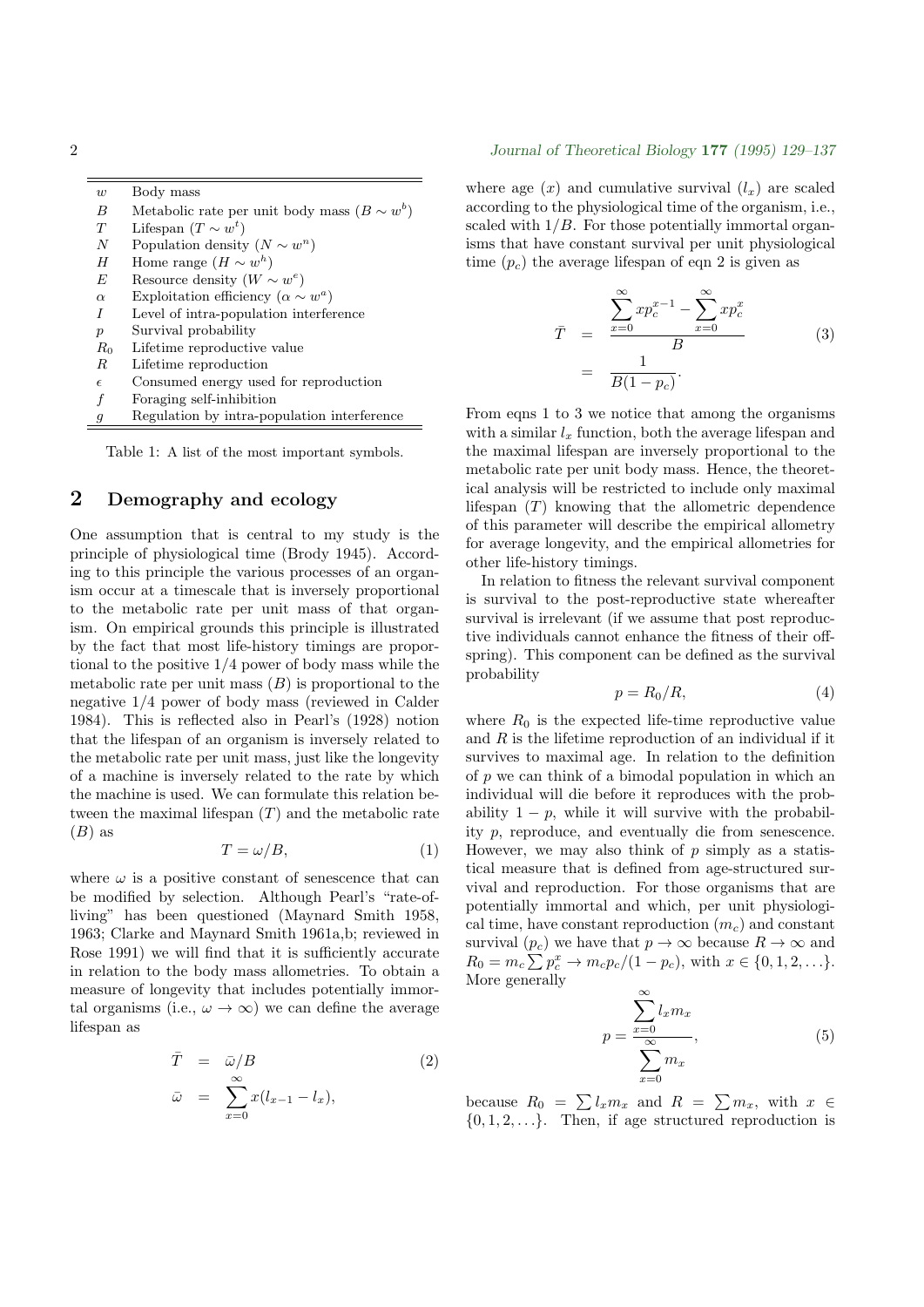

Figure 1: Annual adult survival  $(p)$  raised to the power of age of first reproduction  $(T)$  against the body mass  $(w)$  on double logarithmic scale for 114 species of birds. Data from  $r = \frac{1}{2}$  and  $r = \frac{1}{2}$  we have  $\frac{1}{2}$  where  $\frac{1}{2}$ Cramp & Simmons (1977–1983), Cramp (1985–1992), and Cramp & Perrins (1993).

constant,  $R = \omega m_c$  and eqn 5 reduces to

$$
p = \omega^{-1} \sum_{x=0}^{\infty} l_x,
$$
\n(6)

From eqn 6 we see that  $p$  is expected to be invariant  $l_x$  (and  $m_x$ ) function(s). As these functions are scaled for organisms with a similar  $\omega$  parameter and similar  $\alpha_x$  (and  $m_x$ ) and  $m_y$ ). The those various are search according to physiological time we expect that p is invariant among organisms with a similar bauplan. One such group is birds, and in Fig. 1 I show that the invariance of  $p$  is confirmed among 114 species when plotted there seems to be no evidence that it is differentiated -tality is selectively neutral on the body mass axis, i.e., mortality that has caused the evolutionary differentithe common assumption in life history theory that large organisms that mature later suffer from higher mortality because instantaneous mortality is constant per unit astronomical time (Bell 1980; Roff 1981; Stearns 1992). against body mass. This invariance suggest that moration into different body masses. This result opposes

I will deal with a non-structured organism with nonoverlapping generations in order to simplify the demography. For an unstructured organism reproduction and  $\,$ body mass is age independent and, thus, lifetime reproduction can be given as

$$
R(\epsilon) = \epsilon T/w,\tag{7}
$$

where  $\epsilon$  is the energy that is allocated to reproduction per unit astronomical time and  $w$  is the energetic mass of an offspring. The inverse relationship (trade-<br> $\frac{d^n}{dx^n}$ ) is the inverse relationship (tradeoff) between lifetime reproduction  $(R)$  and body mass

(w) exists because energy ( $\epsilon$ ) can be used only once. Equation 6 also implies that an organism is assumed to to be phenotypically plastic. have a fixed body mass, while reproduction is assumed

Fraction of net assimilated energy allocated to repromation of not assuminated energy and duction is body mass invariant. To see this, recall that the body mass is assumed to be constant from birth to death. Hence, net assimilated energy must be allocated to either reproduction or to metabolism, i.e.,  $\epsilon_A = \epsilon + \epsilon_B$ where  $\epsilon_A$  is net assimilated energy,  $\epsilon_B$  is metabolized energy, and  $\epsilon$  is energy allocated to reproduction as previously defined. Furthermore, because a population with stable, or damped, population dynamics will be situated at the population equilibrium an average individual will replace itself by a single individual, i.e.,  $R_0 = p\epsilon T/w = 1$  and, consequently,  $\epsilon = w/pT$ . Then, because the energy mat is increducible is  $\epsilon_B = \omega_D$  and because  $B = \omega/T$ , it follows that the allocation ratio is Given the present assumptions, it follows that the because the energy that is metabolized is  $\epsilon_B = wB$  and

$$
\epsilon/\epsilon_B = \frac{w/pT}{w\omega/T} = 1/\omega p \qquad (8)
$$

$$
= 1/\sum_{x=0}^{\infty} l_x \sim w^0.
$$

Then, as  $\epsilon_A = \epsilon + \epsilon_B$  we have that  $\epsilon_A / \epsilon = 1 + \epsilon_B / \epsilon$  and, thus, that  $\epsilon = c\epsilon_A$  where  $c = \epsilon/(\epsilon + \epsilon_B)$  is a positive constant. We can then simplify the notation by setting  $c = 1$  so that  $\epsilon$  denote both net assimilation and the amount of energy that is allocated to reproduction.

energy that it consumes, net assimilation is equal to<br> $\epsilon = \kappa E$ , If we assume that an individual assimilates all the

$$
\epsilon = \kappa E,\tag{9}
$$

where  $\kappa$  is the realized resource consumption efficiency and  $E$  is the resource density at the population dynamic equilibrium. This resource density is defined also by the following growth equation

$$
dE'/dt = E'(r_e - \gamma_e E - \kappa N)), \qquad (10)
$$

where  $r_e$  is the maximal rate of increase in resource density,  $-\gamma_e$  is the density regulation in the resource, perscript dots denote arbitrary densities. The resource density at the population equilibrium is then  $N^{\cdot}$  is the density of the consumer organism, and the su-

$$
E = E_m - \kappa N / \gamma_e,\tag{11}
$$

where  $N$  is the consumer density at the equilibrium and where  $\mathcal{L}$  is the maximal rate of increase in resource in resource in resource in resource in resource in resource in resource in  $E \to E_m = r_e / \gamma_e$  at the limit  $N \to 0$ .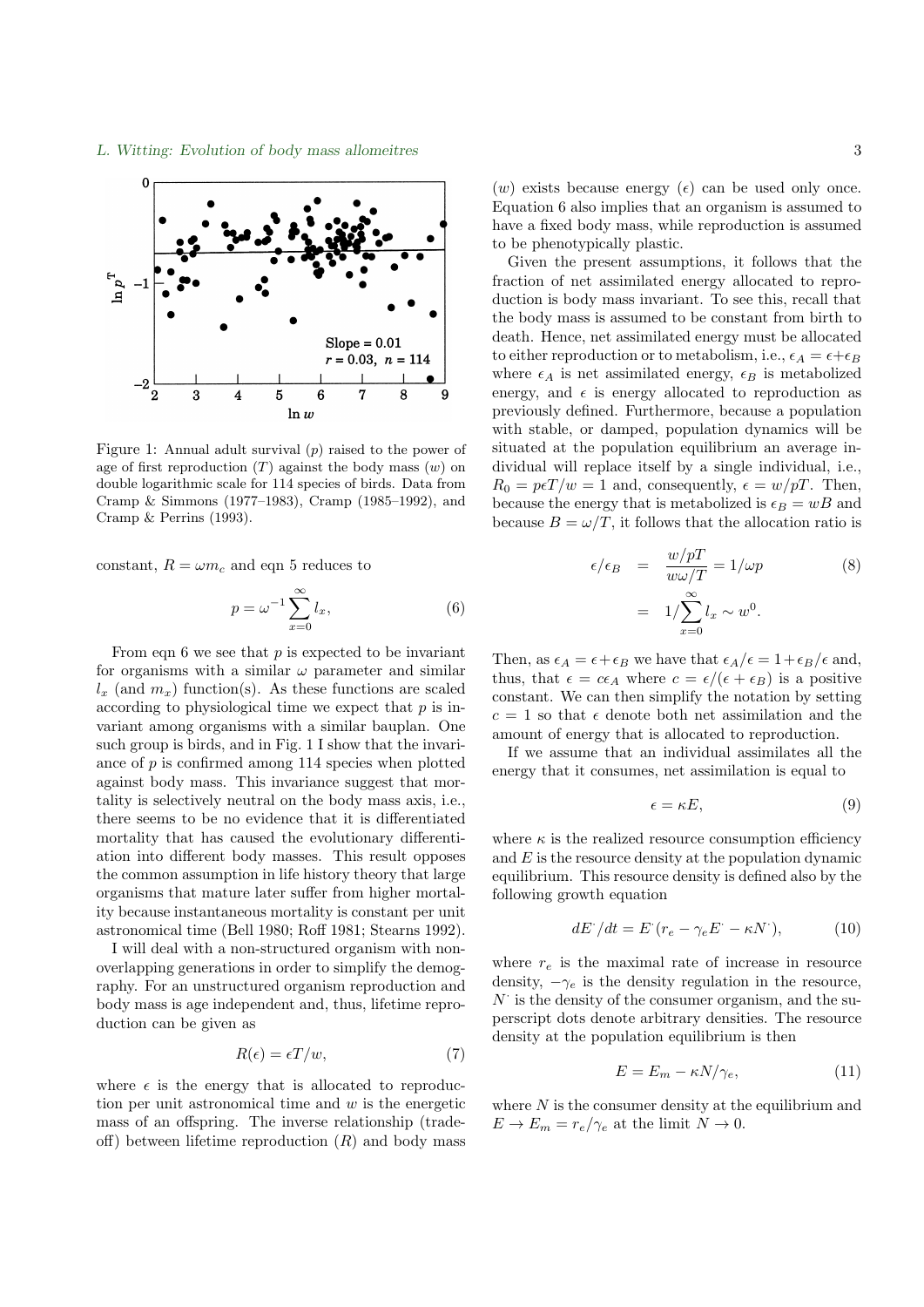In the present study I will partition the realized resource consumption efficiency  $(\kappa)$  into three multiplicative components. The first component is the exploitation efficiency  $(\alpha)$  that describes the ecological potential of  $\kappa$  which occurs when competition is purely exploitative and the resource is exploited evenly. The second component  $(g)$  is the regulation of  $\kappa$  as it is caused by the interactions among the foraging individuals. The third component (f) is the self-inhibition of  $\kappa$  as it occurs when an individual exploits its own fraction of the resource more heavily than the population exploits the total resource. The energy that is consumed by an individual is then given as

$$
\epsilon = \alpha f g E. \tag{12}
$$

In the following sections we will see that the exponents of the body mass allometries are explained by the constraints that are associated with the two functions f and  $q$ .

# 3 The foraging process

## 3.1 Self-inhibition

To formulate self-inhibition consider foraging as it occurs within a home range. In this instance the organism is likely to forage along some more or less well defined foraging tracks, and the length  $(L)$  of these tracks is expected to be proportional to the d-th root of the d dimensional home range  $(H)$ , i.e.,  $L \sim H^{1/d}$  with  $d \in \{1, 2, 3\}$ . At least for mammals this expectation is not falsified because the length of their foraging bouts scale to the square root of their home range area (Garland 1983; Calder 1984). The time interval between track reuse  $(T_V)$  is the track distance  $(L)$  divided by the foraging speed  $(V)$ , i.e.,

$$
T_V = L/V \sim H^{1/d}/V. \tag{13}
$$

As the foraging speed is proportional to lifespan (Garland 1983; Calder 1984), the time interval between track reuse scales as

$$
T_V \sim H^{1/d}/T.
$$
 (14)

The availability of food along the foraging track can be considered to be proportional to the time interval between track reuse, as the longer the time period between foraging events, the more time there is available for the resource to regrow or to disperse into the foraged area. Because of this regrowth/dispersal delay, the frequency of track reuse  $(1/T_V)$  will describe the degree to which an individual will inhibit its own foraging.

### 4 Journal of Theoretical Biology 177 (1995) 129–137

The time interval between reforaging as described by eqn 14 is measured in astronomical time. This implies that self-inhibition as described by the frequency  $1/T_V$  is given as an absolute measure. However, selfinhibition is a relative term; relative to the situation where no individual reuses its foraging tracks, i.e., relative to the situation with infinitely large home ranges. In this default case with no self-inhibition the resource is reharvested by a given frequency and thus, in order to describe self-inhibition by the time interval between track reuse  $(T_V)$ , we need to scale this interval by the interval between resource reharvesting in the situation with infinitely large home ranges. From the principle of physiological time we expect that the time available for regrowth/dispersal in the default situation is inversely proportional to the metabolic rate per unit body mass, i.e., proportional to lifespan  $(T)$ . That is, smaller organisms are expected to reharvest an area at a faster pace than larger organisms are. Accepting this scaling, the scaled  $T_v$  is

$$
T_{V,S} \sim H^{1/d}/T^2. \tag{15}
$$

The foraging efficiency in the presence of self-inhibition can then be described as

$$
\kappa = \alpha f (H^{1/d}/T^2),\tag{16}
$$

where  $f$  is the self-inhibition function that is expected to be convex and to increase monotonically from zero to unity as the size of the home range increases from zero to infinity. According to eqn 16, we have that, in the absence of intra-population interference, optimal foraging will occur at infinitely large home ranges where self-inhibition is absent.

## 3.2 Intra-population interference

If the home ranges of two individuals are nonoverlapping, clearly the two individuals cannot meet and the probability that they will encounter each other is zero. In general, the probability of an encounter between two individuals is expected to be proportional to the relative overlap of their home ranges. At the population equilibrium the home ranges are expected to be evenly distributed as shown in Fig. 2 for the twodimensional system. Then the home ranges are partitioned into zones that are utilized by a variable number of individuals, and the number of interference encounters experienced per individual is proportional to the total degree of home range overlap. This total degree of overlap  $(O)$  can be described as the average home range  $(H)$  divided by the per capita availability of space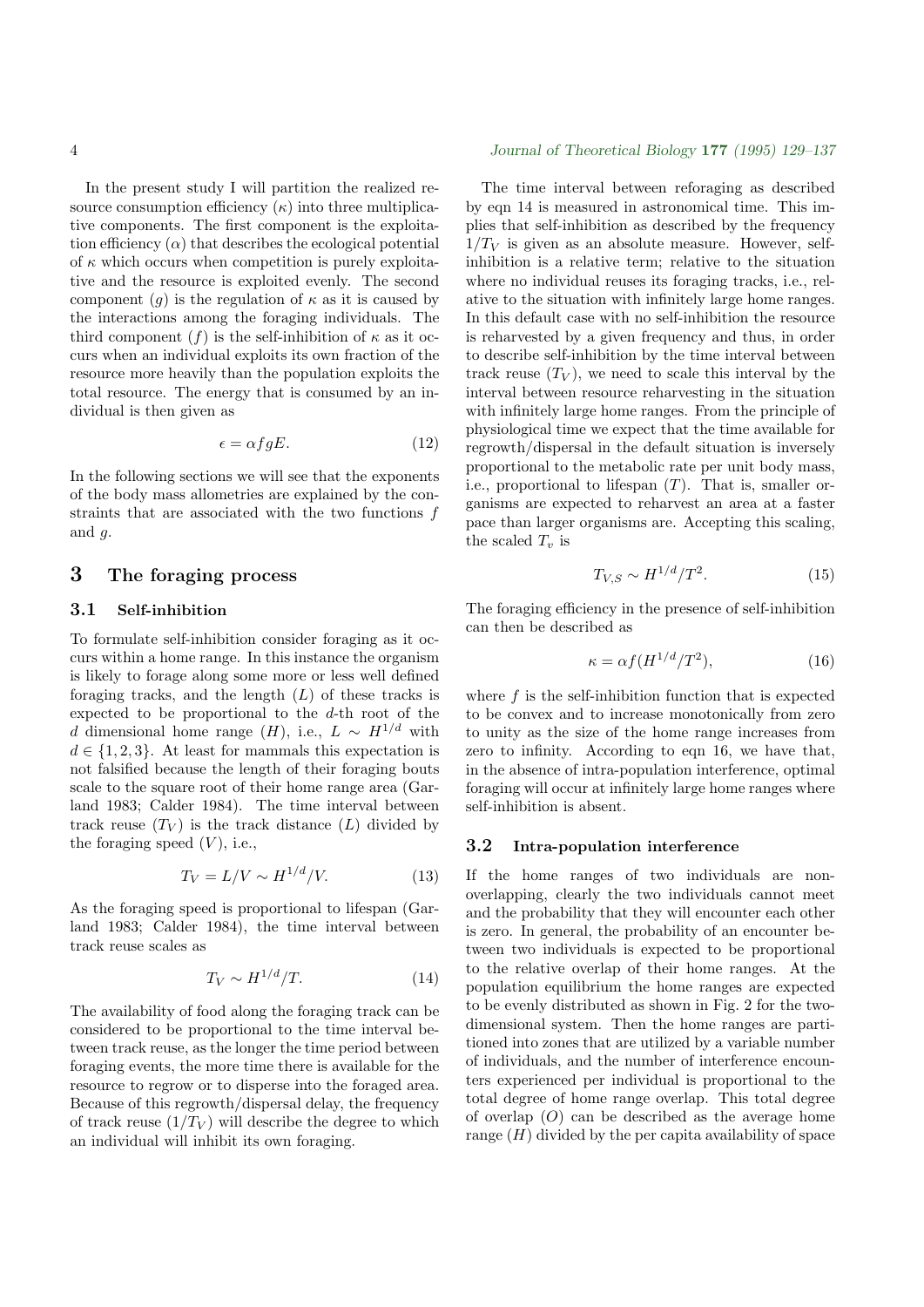# L. Witting: Evolution of body mass allomeitres 5



Figure 2: An illustration of home range overlap and levels of intra-population interference for a two-dimensional system. Hatched areas resemble zones of no interference because they are used by one individual only. Double-hatched areas resemble zones of interference between two individuals. Triple-hatched areas resemble zones with interference among three individuals.

$$
(1/N), \text{ i.e., as } O \sim HN,
$$
 (17)

where both the home range and the population density  $(N)$  is measured in d dimensions.

The level of interference depends also upon the rate of foraging, i.e., the faster the foraging tracks are covered the more often the individuals will encounter each other. Thus, the number of interference encounters per individual per unit astronomical time is proportional to the frequency by which the tracks are reused, i.e., proportional to the home range overlap [eqn 17] divided by the time interval between track reuse [eqn 14]. Hence,

$$
I \sim TH^{(d-1)/d}N,\tag{18}
$$

when the level of interference  $(I)$  is proportional to the number of interference encounters experienced per individual per unit astronomical time.

The number of encounters depends also upon the density of the resource. If the resource density is low the individual will have to cover its foraging tracks at a fast rate to find sufficient resource, whereas if the resource density is high the individual need hardly move in order to find sufficient resource. The level of interference is then expected to be inversely proportional to the resource density and we obtain

$$
I = TH^{(d-1)/d}N/E.
$$
\n<sup>(19)</sup>

The inhibition of foraging that is caused by intrapopulation interference is given by the function  $g(I)$ . Contrary to self-inhibition  $(f)$ , inhibition by interference is absent  $(g = 1)$  when the home ranges are infinitely small and non-overlapping, and it is at its maxlarge and completely overlapping. imum  $(0 \leq q \leq 1)$  when the home ranges are infinitely

#### 3.3 The foraging optimum

From the previous two sub-sections we have that the From the previous two sub-s<br>foraging efficiency is given as

$$
\kappa = \alpha f (H^{1/d}/T^2) g (TH^{(d-1)/d}N/E). \tag{20}
$$

As  $f$  increases and  $g$  decreases monotonically with  $H$  $\sum_{i=1}^{n}$  increases and g decreases monotometry with  $n$  we might expect that the realized exploitation  $(\kappa)$  has an optimum on the home range axis. We can determine this optimum by differentiating the foraging eqn 20 with f ( $\frac{1}{\sqrt{2}}$  for the home range, and by setting the derivative equal to zero. Let

$$
f(X) = f(H^{1/d}/T^2),
$$
 (21)

then, we obtain

$$
d\kappa/dH = (\alpha/d)H^{(1-d)/d}T^{-2}f'(X)g(I)
$$
\n
$$
+ [\alpha(d-1)/d]H^{-1/d}TNE^{-1}f(X)g'(I),
$$
\n(22)

where  $f'$  and  $g'$  are the derivatives of f and g with respect to X and I. Setting  $d\kappa/dH = 0$  we can reduce eqn 22 and obtain

$$
\frac{f(X)}{f'(X)} + \frac{g(I)}{g'(I)} \frac{1}{d-1} \frac{EH^{(2-d)/d}}{T^3 N} = 0.
$$
 (23)

In another unpublished study I have shown that  $I \sim w^0$ when the body masses of the different species are in evolutionary equilibria. The allometric scaling of the fraction  $EH^{(2-d)/d}/T^3N$  in eqn 23 will then remain the same if it is multiplied by  $I = TH^{(d-1)/d}N/E$ . For  $T \sim w^t$ ,  $H \sim w^h$ ,  $N \sim w^n$ , and  $E \sim w^e$ , the exponent of this product  $(I \cdot EH^{(2-d)/d}/T^3N)$  is

$$
t + h(d - 1)/d + n - e + e
$$
  
+ h(2 - d)/d - 3t - n = h/d - 2t. (24)

This exponent is equal to the exponent of  $X$  [eqn 21] and, thus,

$$
X \sim EH^{(2-d)/d}/T^3N.
$$
 (25)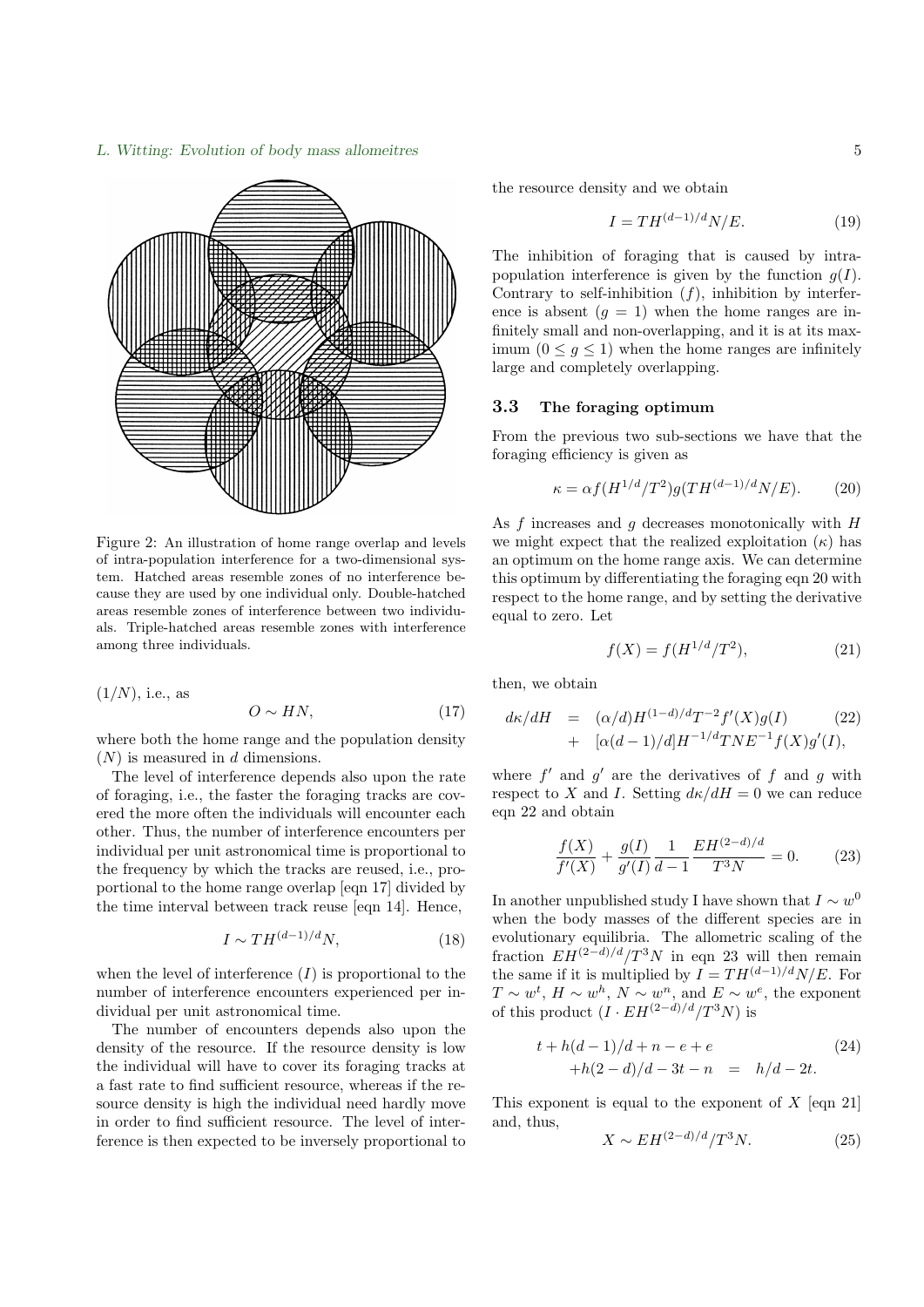Because  $I \sim w^0$  it follows that  $g(I)/g'(I)$  is body mass invariant and, thus, we can combine eqn 23 and eqn 25 in order to reduce eqn 23 to

$$
\frac{f(X)}{f'(X)} - kX = 0,\t\t(26)
$$

where  $k$  is a positive constant. Recall now that  $f$  is a convex and monotonically increasing function of X. Consequently,  $f/f'$  is monotonically increasing with X. Then, at the most, eqn 26 can have two roots and, thus, only one optimum with a limited home range. As individual selection will optimize the foraging efficiency it will maintain the individuals at the home range optimum which implies that there is selection for a body mass invariant X.

# 4 The body mass allometries

## 4.1 The allometric deduction

We have now enough information to deduce the allometric exponents. From the body mass invariant level of interference  $(I = TH^{(d-1)/d}N/E \sim w^0)$  we have that

$$
t + h(d - 1)/d + n - e = 0.
$$
 (27)

From the body mass invariant level of self-inhibition  $(X = H^{1/d}/T^2 \sim w^0)$  we have that

$$
h/d - 2t = 0.\t(28)
$$

From eqn 11 we have that the resource density at the equilibrium is  $E = E_m - \kappa N / \gamma_e$ . Then, as  $E_m \sim w^0$ , and  $\gamma_e \sim w^0$  we have that  $E \sim \kappa N$ , from which it follows that  $E/\kappa N \sim w^0$ . if we into this equation insert  $\kappa = \alpha fg$ , with  $f \sim w^0$ ,  $g \sim w^0$ , and  $\alpha \sim w^a$ , we find that

$$
e - a - n = 0.\t\t(29)
$$

Then, let  $I = 1/ZE$  with  $Z = 1/TH^{(d-1)/d}N$ . We can then insert  $E = E_m - \alpha f g N / \gamma_e$  into  $I^{-1} = EZ \sim w^0$ and obtain  $E_m Z - \alpha f g N Z / \gamma_e \sim w^0$ , from which it follows that  $E_m \sim \alpha f g N / \gamma_e$ . If we insert  $E_m \sim w^0$ ,  $\gamma_e \sim w^0$ ,  $f \sim w^0$ , and  $g \sim w^0$  into this equation we obtain the scaling  $\alpha N \sim w^0$ , from which it follows that

$$
n = -1.\t\t(30)
$$

Since the population is in equilibrium we have that  $pT\alpha fgE/w = 1$  and, as  $p \sim w^0$  [eqn 6] and  $f \sim g \sim w^0$ the scaling of this expression reduces to  $T\alpha E/w \sim w^0$ . Then, from  $T\alpha E/w \sim w^0$  we have

$$
t + a + e = 1.\tag{31}
$$

6 Journal of Theoretical Biology 177 (1995) 129–137

| Trait | 1D     | 2D       | 3D     | dD          |
|-------|--------|----------|--------|-------------|
| B     | $-1/2$ | $-1/4$   | $-1/6$ | $-1/2d$     |
| T     | 1/2    | 1/4      | 1/6    | 1/2d        |
| N     | $-1/2$ | $-3/4$   | $-5/6$ | $(1-2d)/2d$ |
| H     | 1      | 1        | 1      |             |
| H     | 0      | 0        | 0      | 0           |
| BM    | 1/2    | 1/4      | 1/6    | 1/2d        |
| S     | 1/2    | 1/4      | 1/6    | 1/2d        |
| $R_m$ | 0      | $^{(1)}$ | 0      | 0           |
| $r_m$ | $-1/2$ | $-1/4$   | $-1/6$ | $-1/2d$     |

Table 2: The exponents of the body mass allometries as theoretically deduced for mobile organisms that forage in one (1D), two (2D), three (3D), or  $d(dD)$  spatial dimensions. B: metabolic rate per unit body mass. T: lifespan. N: population density measured in d-dimensions  $(d \in [1, 2, 3, d])$ . H: home range size measured in  $d$ -dimensions.  $U:$  population energy use  $(U = NBw)$ . BM: biomass  $(BM = Nw)$ . S: Armitage's sociality index.  $R_m$ : maximal lifetime reproduction.  $r_m$ : maximal rate of population increase.

We then have five equations (27 to 31) from which we can deduce the five unknown allometric exponents: e,  $t, h, n$  and  $a$ .

To deduce the allometric exponents, from  $n = -a$ [eqn 30] and  $e - a - n = 0$  [eqn 29] we have

$$
e = 0.\t\t(32)
$$

From  $h/d - 2t = 0$  [eqn 28] it follows that

$$
h = 2td.\t(33)
$$

When this  $h = 2td$  is inserted into eqn 27 together with  $e = 0$  [eqn 32] we get  $t + 2t(d - 1) + n = 0$  and, thus,

$$
t = n/(1 - 2d). \t\t(34)
$$

Inserting this  $t = n/(1 - 2d)$ ,  $a = -n$  [eqn 30], and  $e = 0$  [eqn 32] into eqn 31 we have

$$
n/(1 - 2d) - n = 1,\t(35)
$$

which can be solved for  $n$ 

$$
n = \frac{1 - 2d}{2d}.\tag{36}
$$

Then, from eqns 30 and 36

$$
a = \frac{2d - 1}{2d}.\tag{37}
$$

From eqns 34 and 36 we have

$$
t = 1/2d.\t\t(38)
$$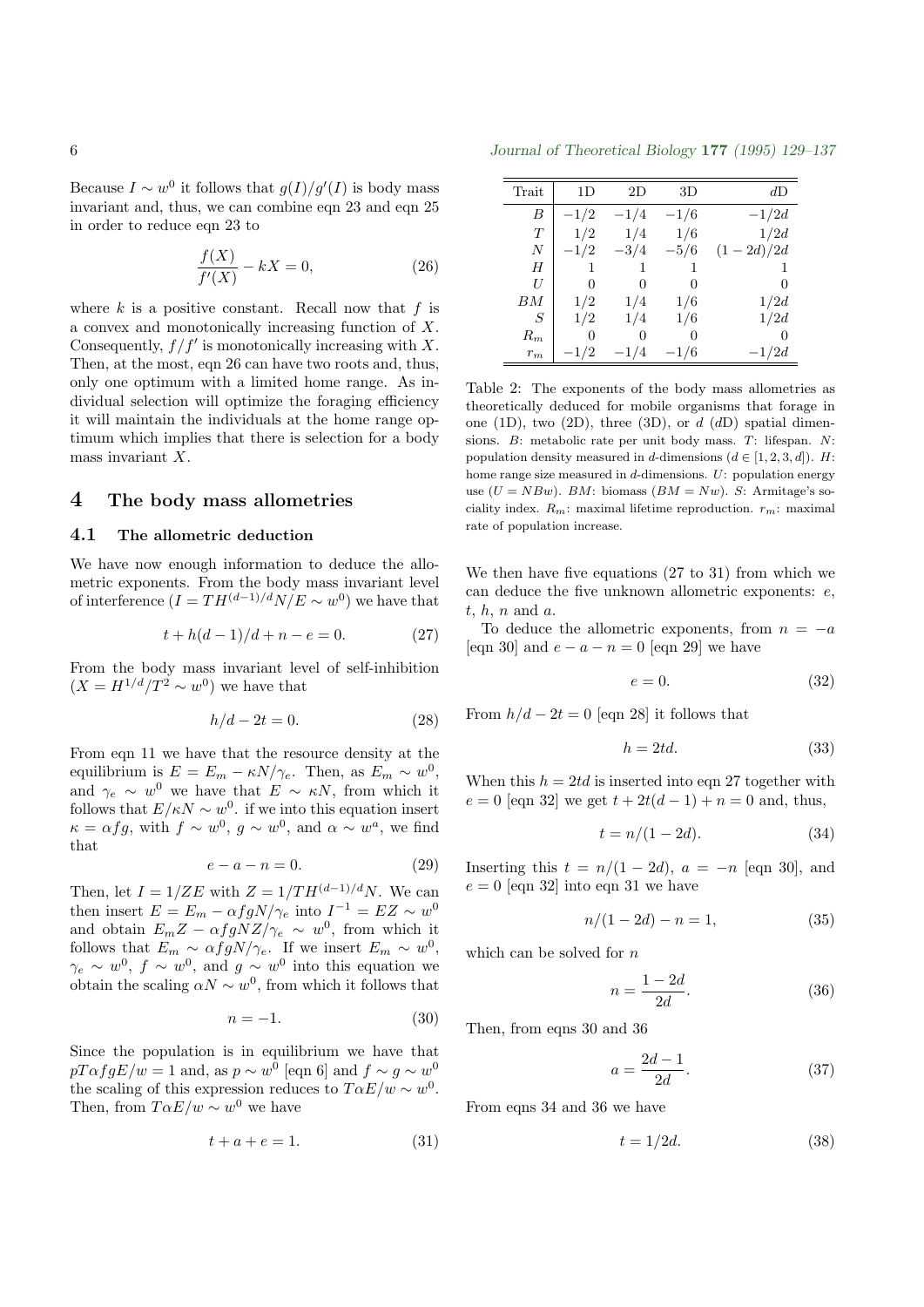#### L. Witting: Evolution of body mass allomeitres 7

From  $B \sim w^b$ ,  $B \sim 1/T$ , and eqn 38

$$
b = -1/2d.\t\t(39)
$$

From eqns 33 and 38

$$
h = 1.\t\t(40)
$$

### 4.2 Additional allometries

The results from eqns 32 and 36 to 40 provide us with the basic allometric exponents from which we can obtain the exponents of other body mass allometries. Because the population density scale as  $N \sim w^{(1-2d)/2d}$ [eqn 36], and because the metabolic rate per unit body mass scale as  $B \sim w^{-1/2d}$  [eqn 39], we have that the energy that is metabolized per population  $(U)$  is body mass invariant, i.e.

$$
U = NBw \sim w^{(1-2d)/2d} w^{-1/2d} w^1 \sim w^0, \qquad (41)
$$

and that the biomass  $(BM)$  of the consumer organism will scale as

$$
BM = Nw \sim w^{(1-2d)/2d} w^1 \sim w^{1/2d}.
$$
 (42)

Lifetime reproduction is maximal (i.e.,  $R = R_m$ ) at the limit  $E \to E_m$ ,  $f \to 1$ , and  $g \to 1$ . This implies that  $R_m = T \alpha E_m/w$  and that it will scale as

$$
R_m \sim T\alpha/w \sim w^{1/2d + (2d-1)/2d-1} \sim w^0.
$$
 (43)

Then, the maximal rate of increase in the population density will scale as

$$
r_m = \ln(pR_m)/T \sim w^{-1/2d}.
$$
 (44)

Sociality has been defined as the "state of group formation when members of a population  $\dots$  have markedly overlapping home ranges" (Armitage 1981). Hence, Armitage's sociality index  $(S)$  is given by the home range overlap

$$
S \sim HN \sim w^1 w^{(1-2d)/2d} \sim w^{1/2d}.\tag{45}
$$

In Table 2 the deduced exponents are summarized for organisms that forage in 1, 2, 3 and  $d$  spatial dimensions.

## 5 Empirical evidence

Empirically, it is the allometric relationship between the metabolic rate and body mass that has been studied in most detail. Table 3 lists the empirical exponents for

| Group                           | 2D              | 3D              |
|---------------------------------|-----------------|-----------------|
| Deduced                         | 0.75            | 0.83            |
| Mammals <sup>1</sup>            | $0.74 \pm 0.01$ |                 |
| $\text{Bats}^2$                 | 0.74            |                 |
| Birds <sup>3</sup>              | $0.74 \pm 0.01$ |                 |
| Reptiles <sup>4</sup>           | $0.76 + 0.02$   |                 |
| Snakes <sup>5</sup>             | $0.74 \pm 0.04$ |                 |
| Lizards <sup>6</sup>            |                 | $0.82 \pm 0.02$ |
| Turtles <sup>7</sup>            |                 | $0.86 + 0.03$   |
| Amphibians <sup>8</sup>         | 0.77            |                 |
| Frogs <sup>9</sup>              | 0.71            |                 |
| Salamanders <sup>10</sup>       |                 | $0.82 + 0.02$   |
| Freshwater fishes <sup>11</sup> |                 | $0.81 \pm 0.01$ |
| Marine $fishes^{11}$            |                 | $0.79 \pm 0.01$ |
| $L{\rm ampreys}^8$              |                 | $\rm 0.81$      |
| Lancelets <sup>8</sup>          |                 | $\rm 0.91$      |

Table 3: The exponents for the allometric relation between the metabolic rate and body mass as estimated for mobile chordates by linear regression on double logarithm scale. The estimated exponents are grouped according to whether they resemble the exponent deduced for organisms that forage in two  $(2D)$  or three  $(3D)$  dimensions.<sup>1</sup>Stahl  $(1967)$ . <sup>2</sup>McNab (1969) and Konoplev et al. (1978). <sup>3</sup>Calder (1974). <sup>4</sup>Kayser & Heusner (1964), Bennett & Dawson (1976), and Zotin & Konopley (1978). <sup>5</sup>Bennett & Dawson (1976). <sup>6</sup>Bennett & Dawson (1976) and Bartholomew & Tucker (1964). <sup>7</sup>Bennett & Dawson (1976) and Kayser & Heusner (1964). <sup>8</sup>Zotin & Konoplev (1978). <sup>9</sup>Hutchinson et al. (1968). <sup>10</sup>Whitford & Hutchinson  $(1967)$  and Feder (1976). <sup>11</sup>Winberg (1960).

total metabolic rate  $(wB)$  for a variety of mobile chordates, as estimated by linear regression in double logarithmic scale. The estimated exponents are grouped according to whether they resemble the exponent deduced for organisms that forage in two or three dimensions. The metabolic exponents for almost all terrestrial taxa resemble the theoretic deduction for foraging in two dimensions. To the contrary, the metabolic exponents for all pelagic taxa resemble the theoretic deduction for foraging in three dimensions. This overall separation is likely to reflect the fact that for most terrestrial vertebrates foraging and intra-population interference are constrained to occur in the two horizontal dimensions, while pelagic organisms have an extra vertical dimension in which to forage and interact. This partitioning is present also between the terrestrial versus pelagic mammals. Among 40 species of pelagic mammals (taxa Cetacea, Pinnipidia, and Sirenia) the exponent for maximal lifespan is  $0.16 \pm 0.02$  while the same exponent is  $0.25 \pm 0.04$  among 195 species of terrestrial mammals (data from Nowak 1991).

From Table 3 we notice that the metabolic exponents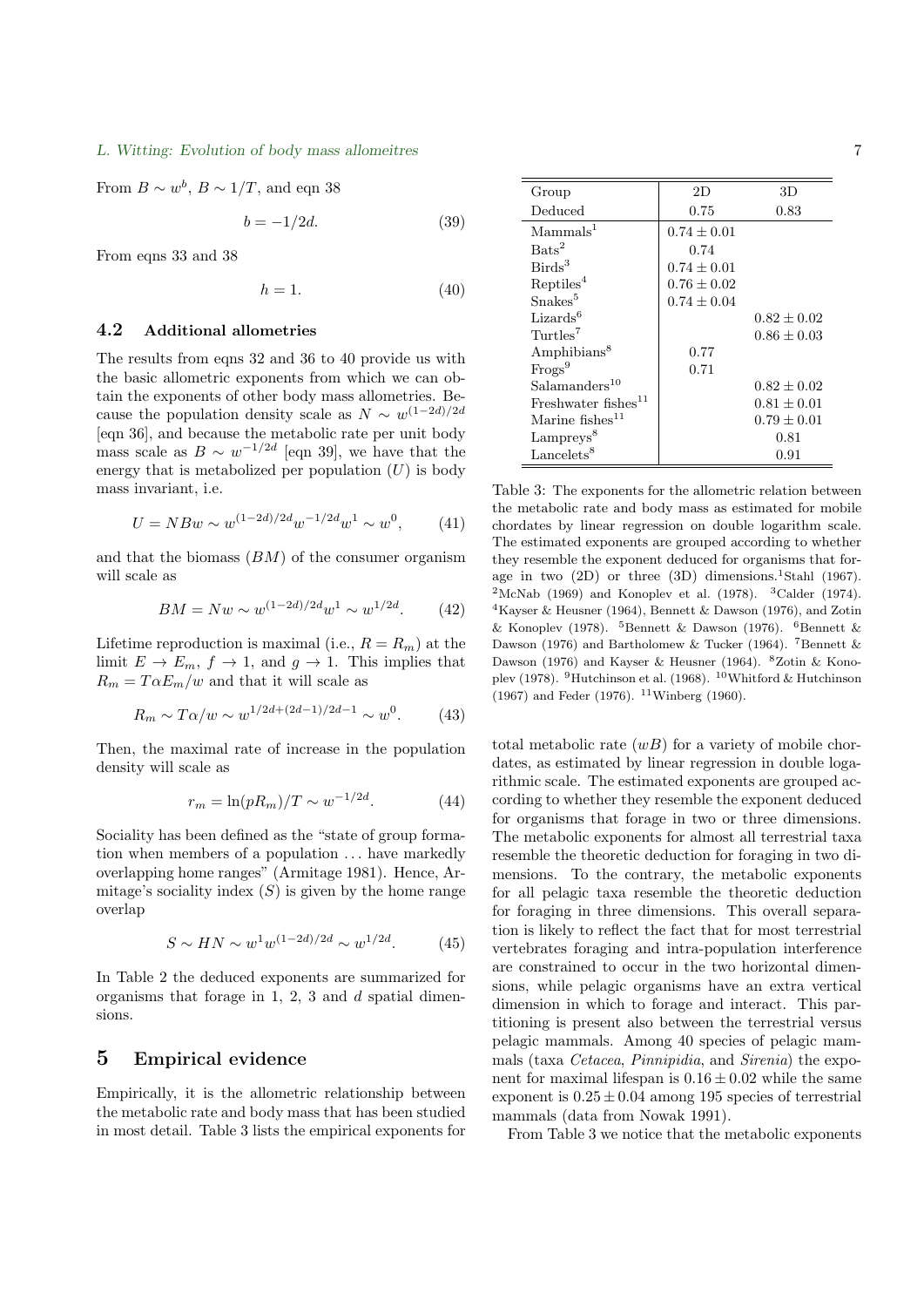for bats and birds, which move freely in the vertical dimension, resemble the theoretic deduction for foraging in two dimensions. This resemblance is probably because of the fact that the foraging of most birds, and probably also of most bats, occurs in a relatively thin vertical layer where the movements in the two horizontal dimensions is considerably larger than the movements in the vertical dimension. Furthermore, intrapopulation interference in form of territorial behavior is predominately horizontal in birds. Thus, the true dimensionality of these systems may be close to two, although the organisms can move in three dimensions.

The metabolic exponent for frogs resembles the theoretical exponent for foraging in two dimensions, while the metabolic exponent for salamanders resembles the theoretical exponent for foraging in three dimensions. This separation may arise because many salamanders are more dependent upon ponds and lakes than are many frogs. Likewise, many turtles are more dependent upon ponds, lakes and rivers than are snakes. The observed exponent for turtles resembles three dimensions while the observed exponent for snakes resembles two dimensions. At present it remains unclear why the metabolic exponent of lizards apparently conforms to a three dimensional system.

Most of the metabolic exponents that have been estimated for invertebrates lie between 0.71 and 0.85 (reviewed in Peters 1983) as expected for organisms that forage in either two or three dimensions. Metabolic exponents that resemble a two dimensional system have been found for terrestrial taxa such as insects (0.76 by Zotin and Konoplev 1978), moths (0.78 by Bartholomew and Casey 1978) and spiders (0.71 by Greenstone and Bennett 1980), while metabolic exponents that resemble the three dimensional picture have been found for pelagic taxa such as unicells  $(0.83 \pm 0.06)$ by Robinson et al. 1983) and unicellular algae (0.90  $\pm$ 0.06 by Banse 1976).

Of any group of organisms it is the terrestrial vertebrates that have been subjected to the far most detailed allometric studies. The estimated exponents from some of these studies are listed in Table 4 together with the deduced exponents for a two-dimensional system. From this table it can be concluded that for all studied allometric traits a reasonable resemblance exist between the deduced and the observed allometric exponents.

The deduced exponents are based on the assumption that interactions among the individuals of the involved species are insignificant. This assumption is expected to be fulfilled for the empirical exponents in the present study, because these exponents have been estimated at geographic scales above communities and

8 Journal of Theoretical Biology 177 (1995) 129–137

| Trait            | 2D             | Mammals        | Reptiles      | <b>Birds</b>   |
|------------------|----------------|----------------|---------------|----------------|
| В                | $-0.25$        | $^{\rm -0.26}$ | $-0.24$       | $^{\rm -0.26}$ |
|                  |                | 1349           | $^{4}128$     | 7130           |
| T                | 0.25           | 0.25           |               | 0.18           |
|                  |                | $^{2}235$      |               | 8242           |
| $\overline{N}$   | $-0.75$        | $-0.78$        | $^{\rm -0.7}$ | $-0.75$        |
|                  |                | 3467           | $^{5}11$      | $^{9}147$      |
| H                | 1              | 0.99           | 0.95          | 1.16           |
|                  |                | $^{2}125$      | 629           | 1075           |
| $\boldsymbol{U}$ | $\overline{0}$ | $-0.08$        |               |                |
|                  |                | 363            |               |                |
| S                | 0.25           | 0.22           |               |                |
|                  |                | $^{2}210$      |               |                |
| $R_m$            | 0              | 0.03           |               | 0.00           |
|                  |                | $^{2}96$       |               | $8_{221}$      |
| $r_m$            | $-0.25\,$      | 0.27           |               | -0.14          |
|                  |                | $^{2}174$      |               | $8_{221}$      |
|                  |                |                |               |                |

Table 4: The deduced (2D) and estimated exponents for the body mass allometries for terrestrial vertebrates. B: metabolic rate per unit body mass. T: lifespan. N: population density. H: home range area. U: population energy use. S: Armitage's sociality index.  $R_m$ : maximal lifetime reproduction.  $r_m$ : maximal rate of population increase. The empirical exponents are estimated by linear regression on double logarithmic scale, and the numbers below the exponents are the number species considered. <sup>1</sup>Stahl (1967). <sup>2</sup>Data from Nowak (1991). <sup>3</sup>Damuth (1987). <sup>4</sup>Kayser & Heusner (1964), Bennett & Dawson (1976), and Zotin & Konoplev (1978).  $5$ Peters (1983).  $6$ Turner et al. (1969). <sup>7</sup>Zar (1969). <sup>8</sup>Data from Cramp & Simmons (1977– 1983), Cramp (1985–1992), and Cramp & Perrins (1993). <sup>9</sup>Nee et al. (1991). <sup>10</sup>Schoener (1968).

among species independently of competitive guilds. In comparison, when the allometric exponents are empirically established at smaller scales, as within competitive guilds, deviations have been found from the exponents listed in the present study. For example, within the genera and tribes of British birds Nee et al. (1991) found a positive exponent for the population density allometry, whereas the exponent decreased to the expected  $-3/4$ when the same species were compared across larger taxonomic units.

Acknowledgements I am grateful to Lev R. Ginzburg for stimulating discussions and to Volker Loeschcke, Koos Boomsma and anonymous referees for helpful comments on various manuscripts. The study was first submitted for publication on the 2 February 1994, and it was financed by a Ph.D. stipend from the Faculty of Natural Science, University of Aarhus.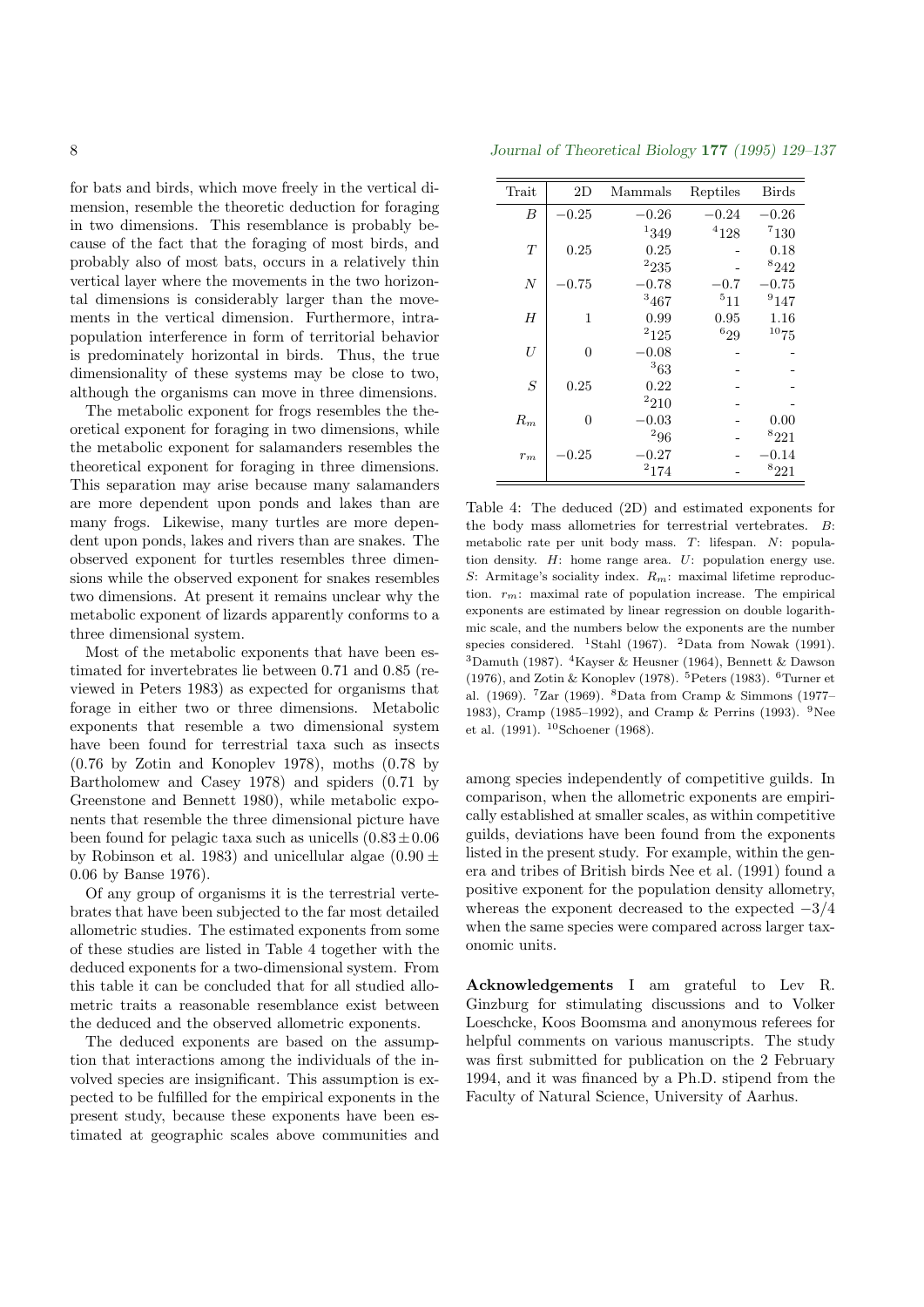#### L. Witting: Evolution of body mass allomeitres 9

# References

- Armitage K. B. (1981). Sociality as a life-history tactic of ground squirrels. Oecologia 48:36–49.
- Banse K. (1976). Rates of growth, respiration, and photosynthesis of unicellular algae as related to cell size - a review. Journal of Phycology 12:135–140.
- Bartholomew G. A. Casey T. M. (1978). Oxygen consumption of moths during rest, pre-flight warm up, and flight in relation to body size and wing morphology. Journal of Experimental Biology 76:11–25.
- Bartholomew G. A. Tucker V. A. (1964). Size, body temperature, thermal conductance, oxygen consumption, and heart rate in australian varanid lizards. Physiological Zoology 27:341–354.
- Bell G. (1980). The cost of reproduction and their consequences. The American Naturalist 110:57–77.
- Bennett A. F. Dawson W. R. (1976). Metabolism. In: Gans V. C. Dawson W. R. (eds). Biology of the Reptilia: Academic Press, New York, volume V, pp 127–223.
- Blum J. J. (1977). On the geometry of four-dimensions and the relationship between metabolism and body mass. Journal of Theoretical Biology 64:599–601.
- Bonner J. T. (1965). Size and cycle. Princeton University Press, Princeton.
- Brody S. (1945). Bioenergetics and growth. Hafner, New York.
- Calder W. A. I. (1974). Consequences of body size for avian energetics. In: Paynter R. A. (ed). Avian Energetics: Nuttall Ornithological Club, Cambridge, pp 86–151.
- Calder W. A. I. (1984). Size, function, and life history. Harvard University Press, Cambridge.
- Charnov E. L. (1993). Life history invariants. Some explorations of symmetry in evolutionary ecology. Oxford University Press, New York.
- Clarke J. M. Maynard Smith J. (1961a). Independence of temperature of the rate of aging in drosophila subobscura. Nature 190:1027–1028.
- Clarke J. M. Maynard Smith J. (1961b). Two phases of aging in drosophila subobscura. Journal of Experimental Biology 38:679–684.
- Cramp S. (1985, 1988, & 1992). Handbook of the birds of europe the middle east and north africa. The birds of the western palearctic volume IV-VI. Oxford University Press, Oxford.
- Cramp S. Perrins C. M. (1993). Handbook of the birds of europe the middle east and north africa. The birds of the western palearctic volume VII. Oxford University Press, Oxford.
- Cramp S. Simmons K. E. L. (1977, 1980, & 1983). Handbook of the birds of europe the middle east and north africa. The birds of the western palearctic volume I-III. Oxford University Press, Oxford.
- Damuth J. (1981). Population density and body size in mammals. Nature 290:699–700.
- Damuth J. (1987). Interspecific allometry of population density in mammals and other animals: the independence of body mass and population energy-use. Biological Journal of the Linnean Society 31:193–246.
- Feder M. E. (1976). Oxygen consumption and body temperature in neotropical and temperature zone lungless salamanders (amphibia: plethodontidae). Journal of Comparative Physiology 110:197–208.
- Fenchel T. (1974). Intrinsic rate of natural increase: The relationship with body size. Oecologia 14:317–326.
- Garland T. (1983). Scaling the ecological cost of transport to body mass in terrestrial mammals. The American Naturalist 121:571–587.
- Greenstone M. H. Bennett A. F. (1980). Foraging strategy and metabolic rate inspiders. Ecology 61:1255–1259.
- Harestad A. S. Bunnell F. L. (1979). Home range and body weight – a re-evaluation. Ecology 60:389–402.
- Hutchinson V. H., Whitford W. G., Kohl M. (1968). Relation of body size and surface area to gas exchange in anurans. Physiological Zoology 41:65–85.
- Kayser C. Heusner A. (1964). Etude comparative du métabolisme énergétique dans la série animale. Journal of Physiology (Paris) 56:489–524.
- Kleiber M. (1932). Body and size and metabolism. Hilgardia 6:315–353.
- Konoplev V. A., Sokolov V. E., Zotin A. L. (1978). Criterion of orderliness and some problems of taxonomy. In: Lamprecht I. Zotin A. L. (eds). Thermodynamics of Biological Processes: deGruyter, Berlin, pp 349–359.
- LaBarbera M. (1986). The evolution and ecology of body size. In: Raup D. M. Jablonski D. (eds). Patterns and processes in the history of life: Springer-Verlag, Berlin, pp 69–98.
- Maynard Smith J. (1958). The effects of temperature and of egg-laying on the longevity of drosophila subobscura. Journal of Experimental Biology 35:832–842.
- Maynard Smith J. (1963). Temperature and the rate of aging in poikilotherms. Nature 199:400–402.
- McMahon T. A. (1973). Size and shape in biology. Science 179:1201–1204.
- McMahon T. A. (1975). Allometry and biomechanics: limb bones in adult ungulates. The American Naturalist 109:547–563.
- McNab B. K. (1969). The economics of temperature regulation in neotropical bats. Comparative Biochemical Physiology 32:227–348.
- Nee S., Read A. F., Greenwood J. J. D., Harvey P. H. (1991). The relationship between abundance and body size in british birds. Nature 351:312–313.
- Nowak R. M. (1991). Walker's mammals of the world volume I–II. 5th edn. The Johns Hopkins University Press, Baltimore.
- Pearl R. (1928). The rate of living. Alfred A. Knopf, New York.
- Peters R. H. (1983). The ecological implication of body size.